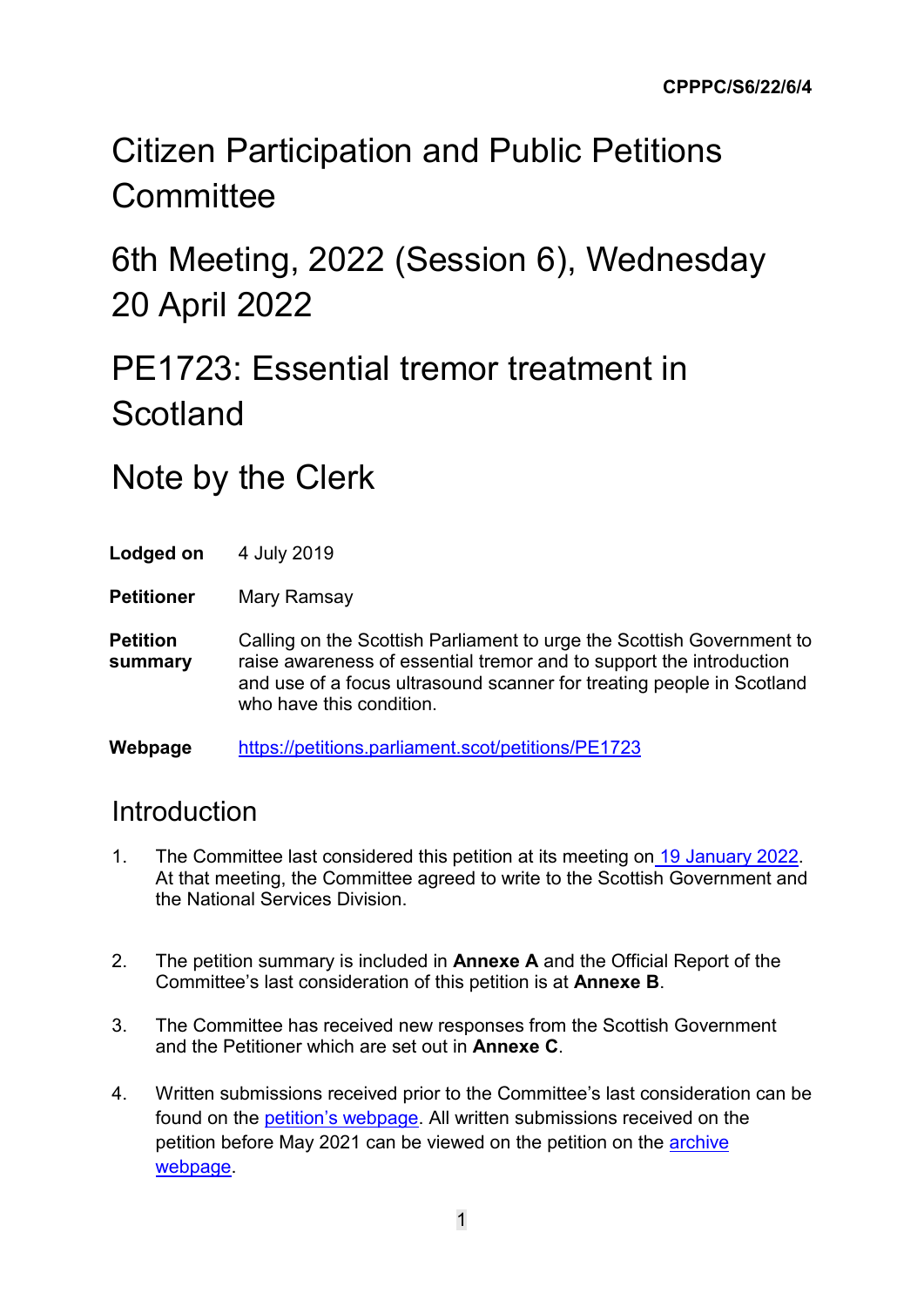- 5. Further background information about this petition can be found in the **SPICe** [briefing](https://www.parliament.scot/-/media/files/committees/citizen-participation-and-public-petitions-committee/spice-briefing-for-petition-pe1723.pdf) for this petition.
- 6. The Scottish Government's initial position on this petition can be found on the [petition's webpage.](https://archive2021.parliament.scot/S5_PublicPetitionsCommittee/Submissions%202019/PE1723_C.pdf)

#### Action

7. The Committee is invited to consider what action it wishes to take on this petition.

#### **Clerk to the Committee**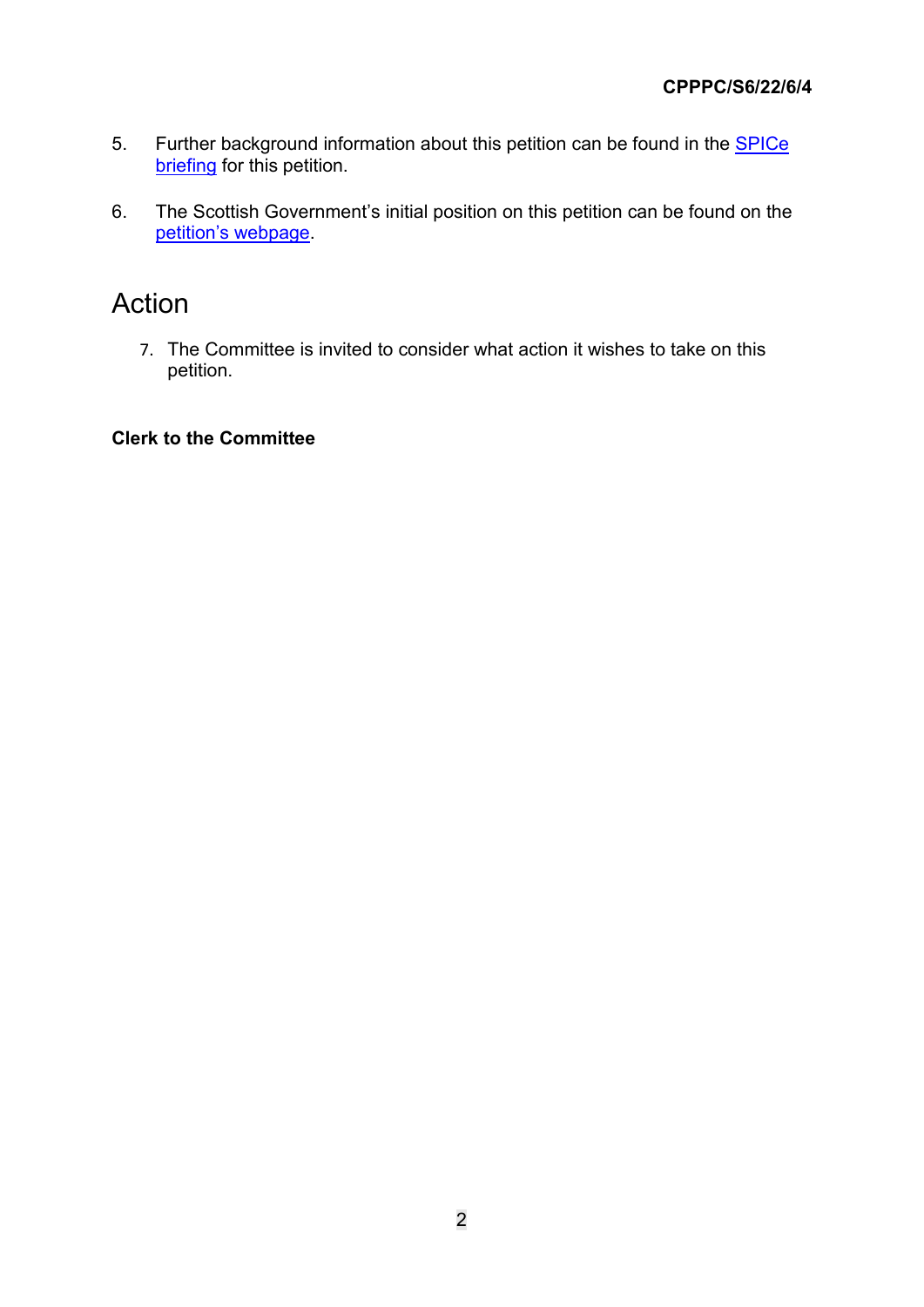# Annexe A

# PE1723: Essential tremor treatment in **Scotland**

### Petitioner

Mary Ramsay

#### Date lodged 04/07/2019

### Petition summary

Calling on the Scottish Parliament to urge the Scottish Government to raise awareness of essential tremor and to support the introduction and use of a focus ultrasound scanner for treating people in Scotland who have this condition.

### Previous action

I have raised this issue with Rhoda Grant MSP who held a debate in the Parliament on this matter.

### Background information

I have essential tremor and have been to hell and back for the past 62 years. The effects of essential tremor can have a serious impact on a person's life, with lack of understanding and awareness of the condition leading to ineffective treatment but also bullying. I want to prevent any child or adult going through verbal and physical abuse like i did.

There are over 4000 people in Scotland with essential tremor. The main treatment at the moment is brain surgery or deep brain stimulation (DBS) which some people with the condition do not want to endure. DBS is expensive. The cost to the NHS in Scotland is approximately £30,000. The cost of a focus ultrasound scanner is approximately £10,000. The focus scanner is also a much less invasive procedure.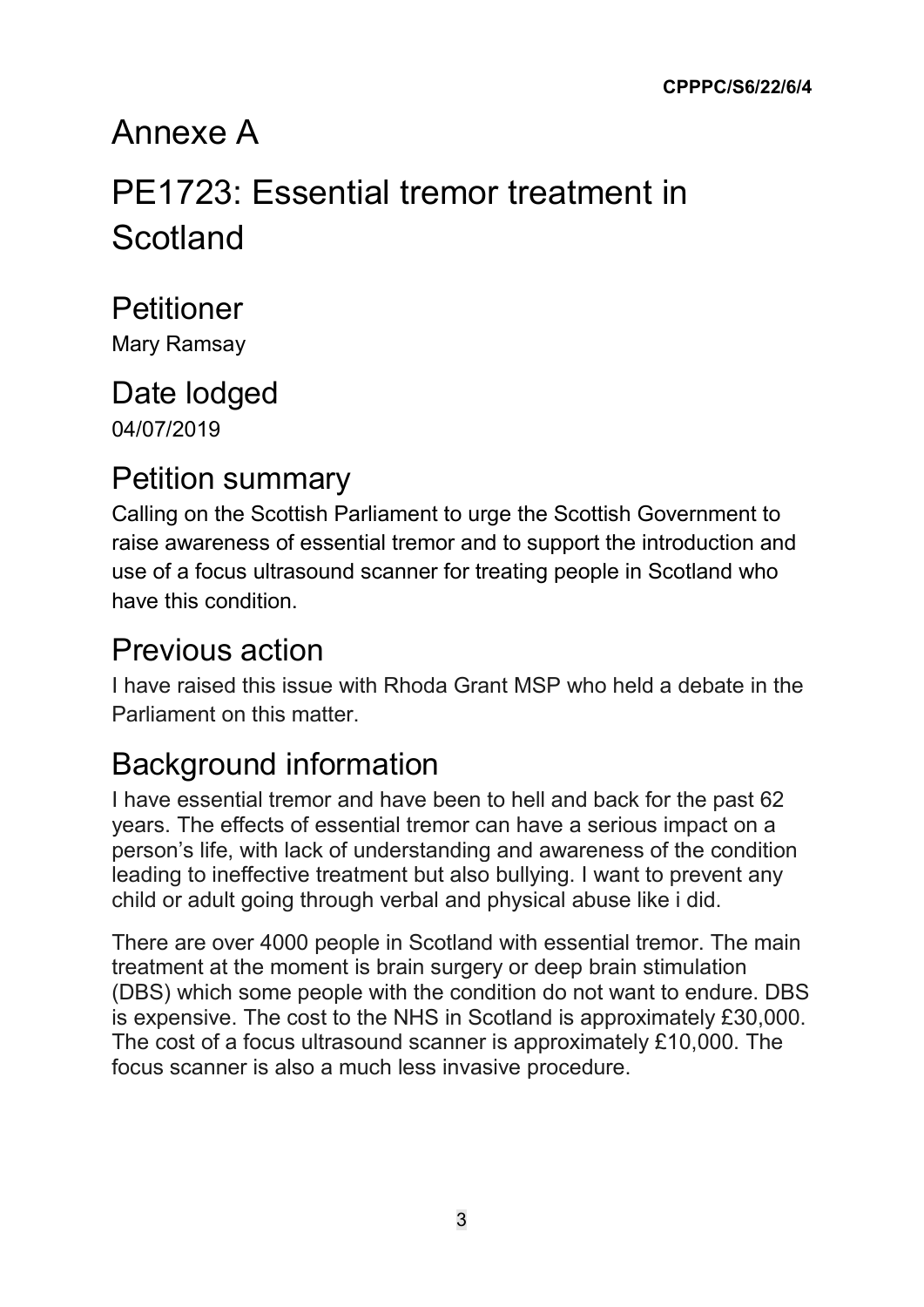The introduction of a focus ultrasound scanner together with an awareness raising campaign of essential tremor could help Scotland take the lead in looking at innovative, more effective treatments for the condition.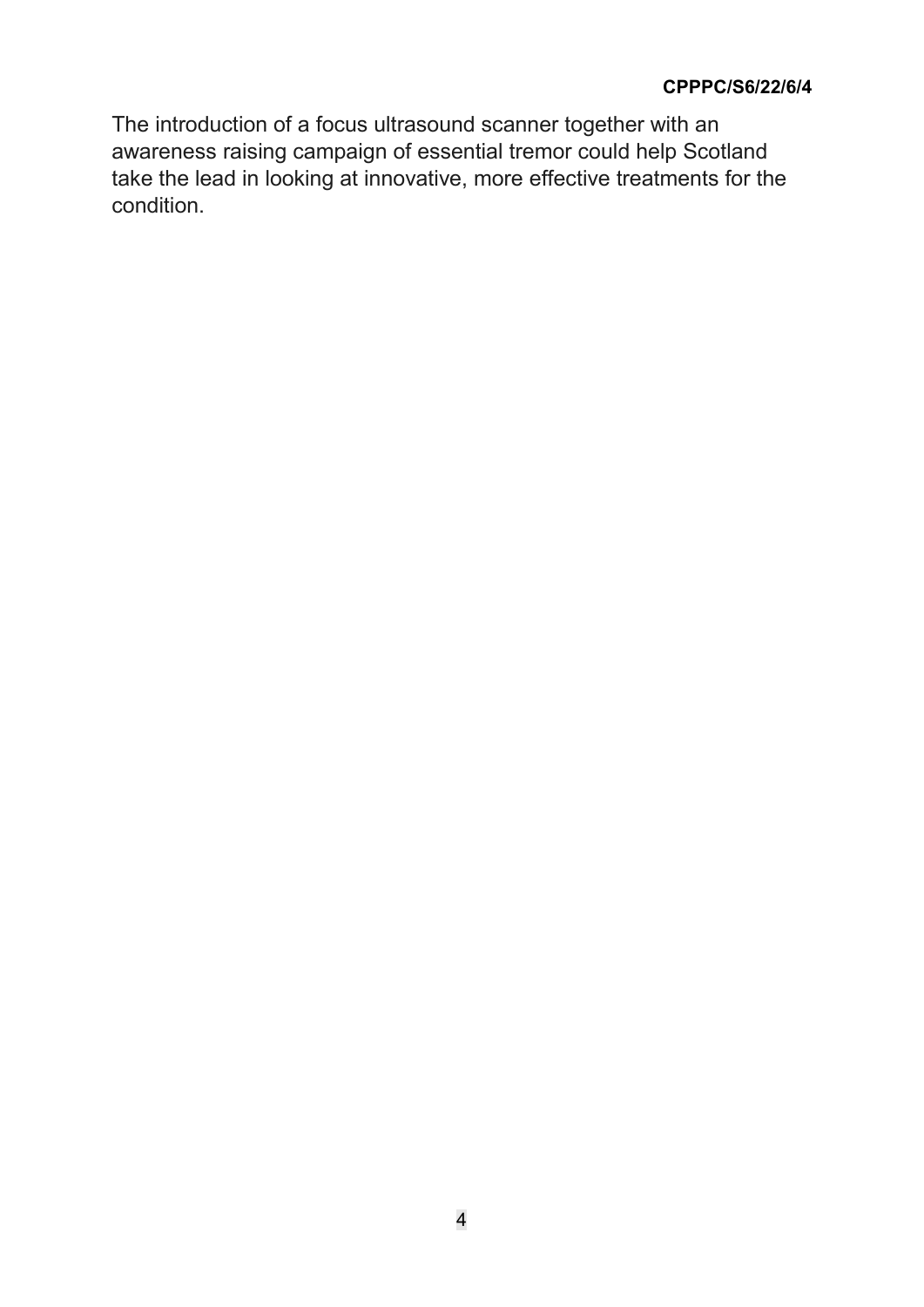### Annexe B

#### Extract from Official Report of last consideration of PE1723 on 19th January 2022

**The Convener:** Our second agenda item is the consideration of continued petitions. The first of those is PE1723, on essential tremor treatment, which was lodged by Mary Ramsay and calls on the Scottish Parliament to urge the Scottish Government to raise awareness of essential tremor and support the introduction and use of a focused ultrasound scanner for treating people in Scotland who have the condition.

I am delighted to welcome Rhoda Grant MSP back to the committee to speak to the petition. Before I come to Rhoda, I will provide a little more background. When it last considered the petition in September of last year, the committee agreed to write to the University of Dundee to seek an update on the magnetic resonance-guided focused ultrasound—MRgFUS—scanner system.

A response from the University of Dundee has now been received, which confirms that its focused ultrasound system has been used to treat five patients with essential tremor. Funding approval has been obtained from individual national health service boards for patients to be treated in Dundee over the coming months.

The committee also wrote to the Cabinet Secretary for Health and Sport requesting an update on plans to submit a proposal to the national specialist services committee to allow the treatment to become a standard form of care. Applications to the committee have now been halted due to the pandemic. At present, the majority of those wishing to access the treatment are forced to travel long distances to access care in England.

Although I sometimes tease that she is with us more than some of our committee members, it is a pleasure to have Rhoda with us again this morning. Would you like to update the committee on anything in relation to the petition?

**Rhoda Grant (Highlands and Islands) (Lab):** Thank you, convener. If I seem to be here a lot of the time, it simply shows how important the committee is to my constituents. It makes a real difference to people's lives, and I hope that this petition will also have that impact.

Since the committee last considered the petition, I have spoken to and met Mary Ramsay virtually on a number of occasions. Following some of those meetings with Mary, and with other stakeholders who have an interest, I wrote to Ralph Roberts, who is chair of the national specialist services committee.

He told me that the national services division is due to meet the clinical team in Dundee towards the end of this month to discuss how a formal application for designation and the relevant paperwork can be prepared for consideration by both the national patient, public and professional reference group and the national specialist services committee. He told me that the next meetings of those groups are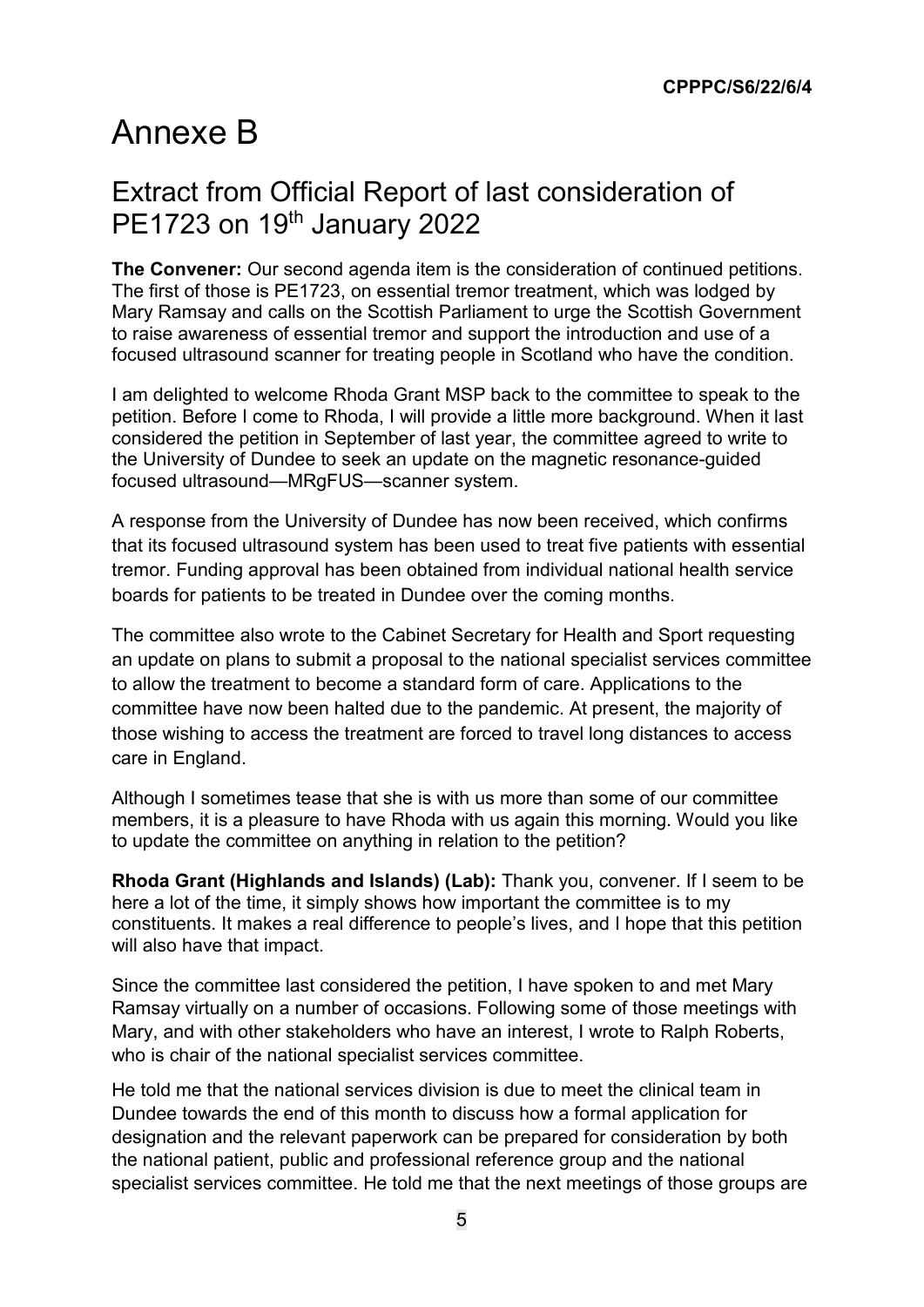scheduled for February and March, but that it is unlikely that they will discuss focused ultrasound at those meetings. The issue is more likely to be discussed at the May or June meetings, and there is no guarantee that a conclusion will be reached at that time.

It feels to me that there is still no real recognition of the issues that people with essential tremor face in having to travel to London for assessment and again if they are assessed as suitable for the procedure. There is also no acknowledgement of the waiting times that people face and the impact on their lives.  There are real fears that the decision will be further delayed beyond the spring or summer.

The committee knows how long the petition has been before it and the previous committee. I share Mary Ramsay's frustration that we appear to be moving at a snail's pace in bringing this much needed treatment to patients in Scotland.  Patients have to consider joining a waiting list in London, where the treatment is available. However, that is a long waiting list; indeed, NHS England is looking to create another centre to deal with the demand.

It makes no sense whatever to me that we have the equipment and knowledge in Scotland but we are not using those for our patients, who are forced to travel to access the treatment.  That is not good for them, and it is certainly not good for the public purse. I am not sure whether the committee is aware that 80 patients were referred for assessment in Dundee last year from their health boards, and that around 25 per cent were considered to be appropriate for treatment.

I urge the committee to keep the petition open and to put pressure on the bodies that I mentioned to ensure that the treatment is approved as quickly as possible. I think that the committee already knows that Mary Ramsay and Ian Sharp, who has had the treatment, are happy to give evidence on their experience and show at first hand the difference that treatment can make to those with essential tremor. Perhaps the committee could also contact the NPPPRG and the NSSC to ask them to give priority to their consideration of the treatment and to do so at their earlier meetings. As you said, convener, because of Covid, those bodies have not met for a long time.

**The Convener:** Thank you, Rhoda. That was helpful, and quite disappointing in some respects.

**David Torrance (Kirkcaldy) (SNP):** I would like us to keep the petition open, based on the evidence from the University of Dundee and the success of the treatment there. I would like us to write to the Scottish Government to highlight that success of the MRgFUS treatment in essential tremor patients and to ask for clarification as to when the pause on NSSC applications is likely to be removed. I would also like us to ask the Scottish Government whether it intends to provide funding for the MRgFUS treatment to be made available to more essential tremor patients in Scotland, and how it will raise awareness of the treatment among the profession.

**The Convener:** As no other member wishes to come in, on the basis of David Torrance's suggestions and the contribution from Rhoda Grant, I think that we are proposing to write to the Scottish Government to highlight the success in Dundee and to ask when the pause is likely to be removed. We will also ask the Scottish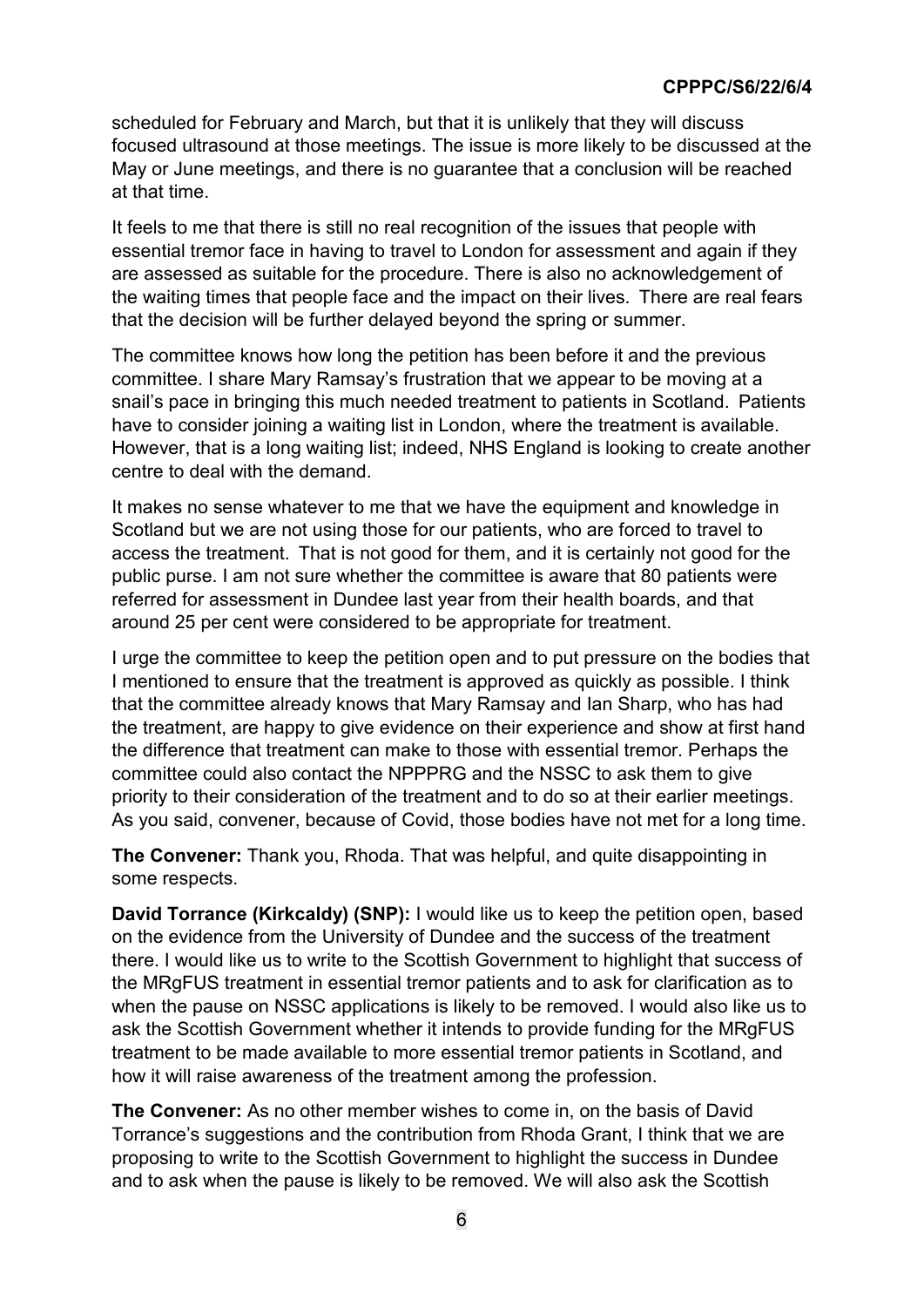Government whether it intends to provide dedicated funding to ensure that ultrasound scanning can be made available to more patients in Scotland and how it plans to raise awareness of essential tremor among patients and healthcare professionals.

I would also like us to take on board Rhoda Grant's suggestion that we write to the two organisations that she mentioned. I am sorry, but I did not actually catch the acronyms, but they will have been noted by the clerks. She mentioned two bodies that she was keen for the committee to write to, so I would like to include them in our further submissions.

Are members content with that approach?

[*Members indicated agreement]*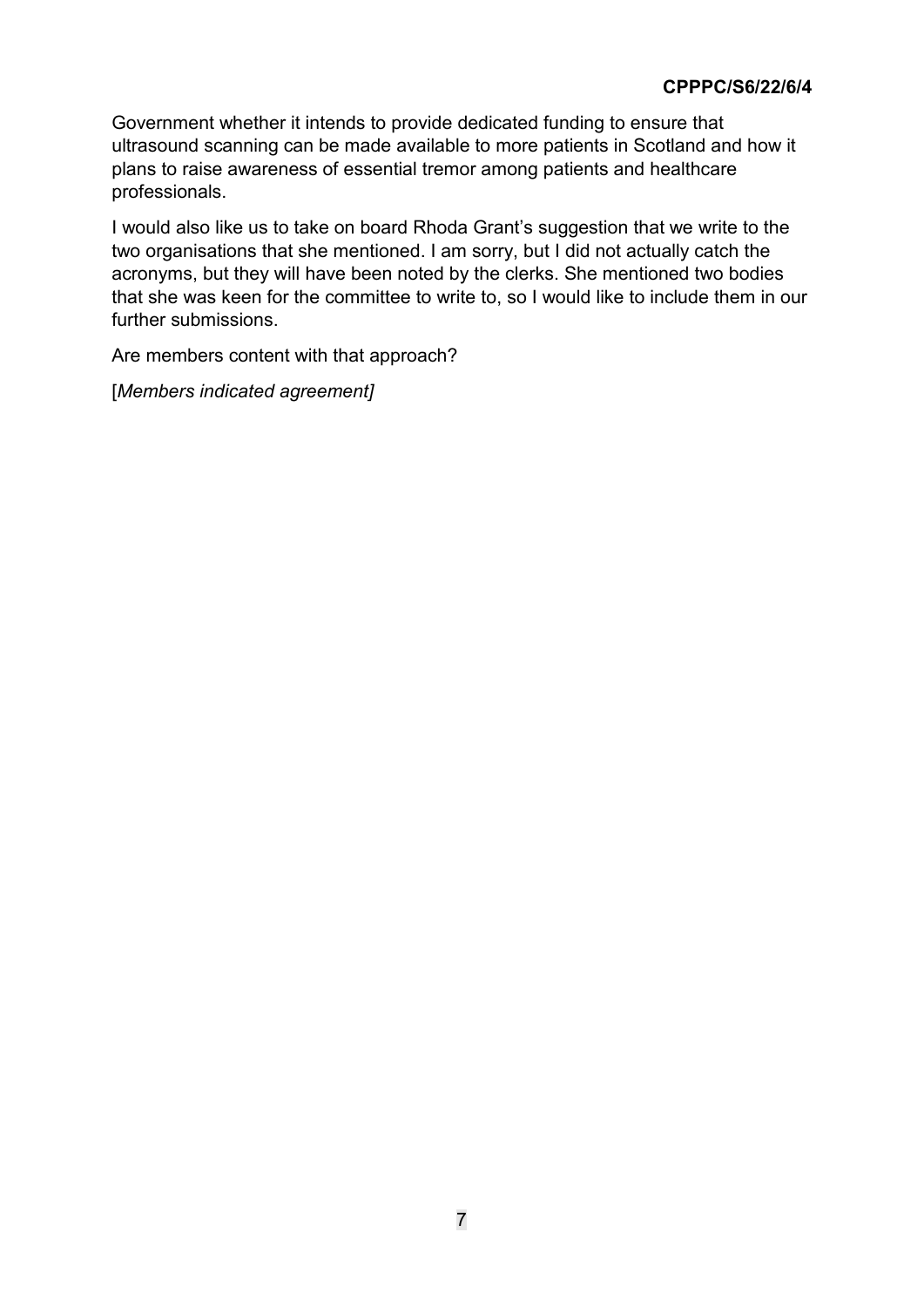### Annexe C

# Scottish Government submission of 18 February 2022

PE1723/R– Essential tremor treatment in Scotland

Thank you for your letter of 24 January 2022 on behalf of the Citizen Participation and Public Petitions Committee regarding further questions in relation to Petition PE1723 - Calling on the Scottish Parliament to urge the Scottish Government to raise awareness of essential tremor and to support the introduction and use of a focus ultrasound scanner for treating people in Scotland who have this condition.

I note that the Committee, in consideration of evidence from the University of Dundee following its meeting on 19 January 2022 is interested to know:

- When is the pause on NSSC applications likely to be removed?
- Does the Scottish Government intend to provide dedicated funding to ensure the MRgFUS service can be made available to more ET patients in Scotland?
- What plans are in place to raise general awareness of Essential Tremor amongst patients and healthcare professionals?

With regard to the first question, NSSC are currently only considering applications that directly relate to patient safety whilst NHS Scotland continues to support the COVID-19 recovery agenda and remobilisation of services.  However, NSD advise with agreement from the NHS Scotland Board Chief Executives that they will resume applications for commissioning of new services in April 2022, but are mindful that we remain in a pandemic state.

Meanwhile evidence continues to be gathered on the effectiveness of the technology available. NSD continues to engage with the clinical team in Tayside to fully understand what would be required to commission a national designation in Scotland should there be a decision to do so.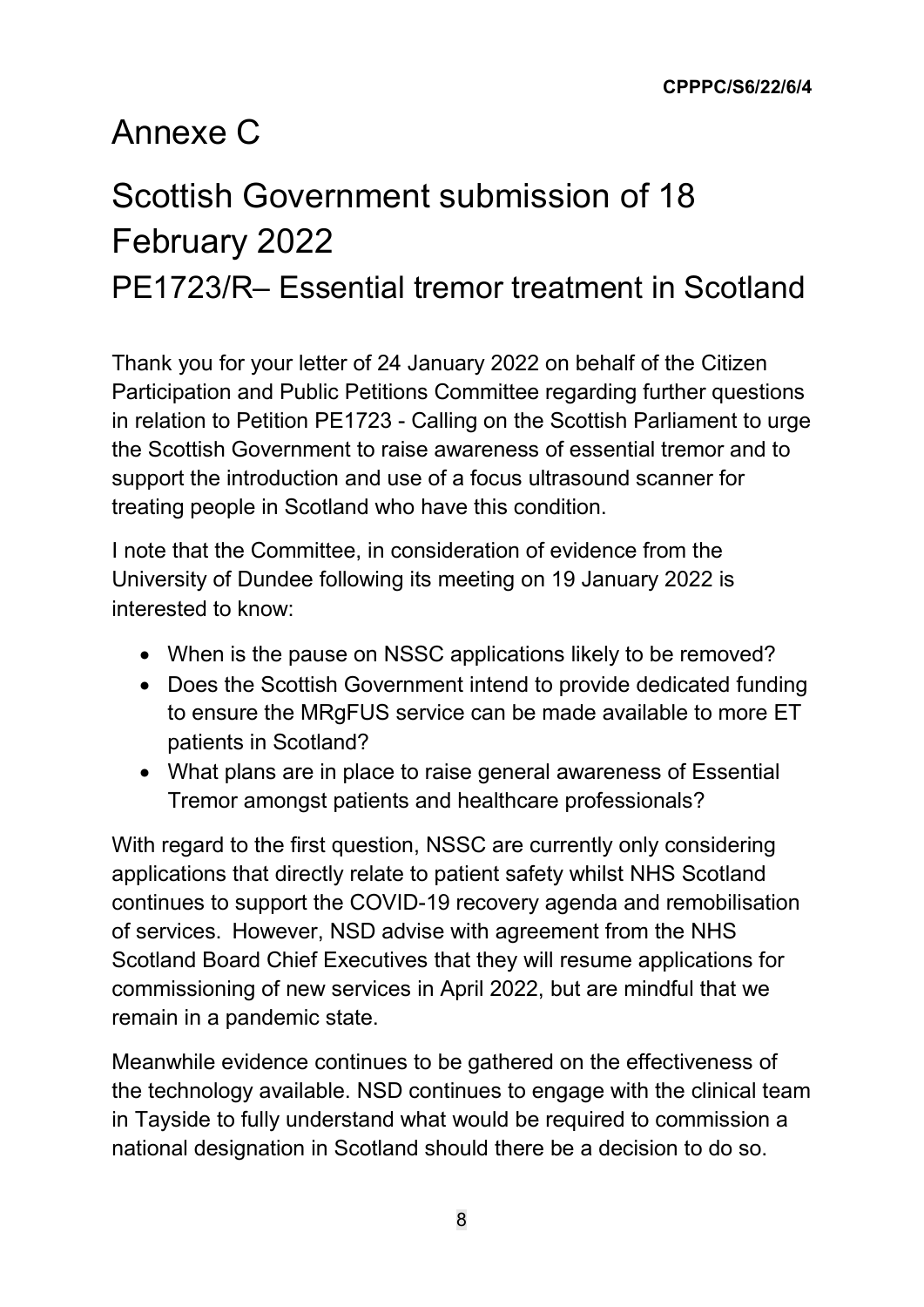#### **CPPPC/S6/22/6/4**

Moving now to the second question, I can confirm that the Scottish Government has not committed funding to the MRgFUS service in 2022/2023. The evidence base gathered on the effectiveness of the technology will inform consideration on any future financial investment.

Specialist services are commissioned to support patients living with a rare condition or who have highly specialised needs. They are likely to be hosted by only one or two NHS Health Boards, with all Boards agreeing to pay a share of the nationally-hosted service.

In regard to the final question, I want to assure you that the Scottish Government is committed to working with patients and healthcare professionals to continue raising awareness of neurological conditions in Scotland like Essential Tremor. In December 2019, we published a [Neurological Care and Support – National Framework for Action](https://www.gov.scot/publications/neurological-care-support-scotland-framework-action-2020-2025/documents/) with a vision to ensure everyone with a neurological condition, including tremor-causing conditions, can access the care and support they need to live well on their own terms. Over five years we will invest £4.5 million of funding to implement the Framework's 17 commitments.

Implementation of the Framework has remained supported and prioritised throughout the pandemic. Key priorities for delivery in 2021-22 focus on improving information for patients and carers, better options to support self-management, developing improved care pathways, workforce, accurate data gathering, and use of digital health to support improvements in services.

The Scottish Government have commissioned Healthcare Improvement Scotland (HIS) to support quality assurance of the implementation of the HIS General Standards for Neurological Care and Support. This will support the delivery of the Neurological Framework and help to drive up standards of care.

We are actively engaging with NHS Inform on addressing gaps in patient information about neurological conditions via their website, following a prioritisation survey which was conducted with patient organisations.

I hope this reply is helpful to the Petitioner and the Citizen Participation and Public Petitions Committee.